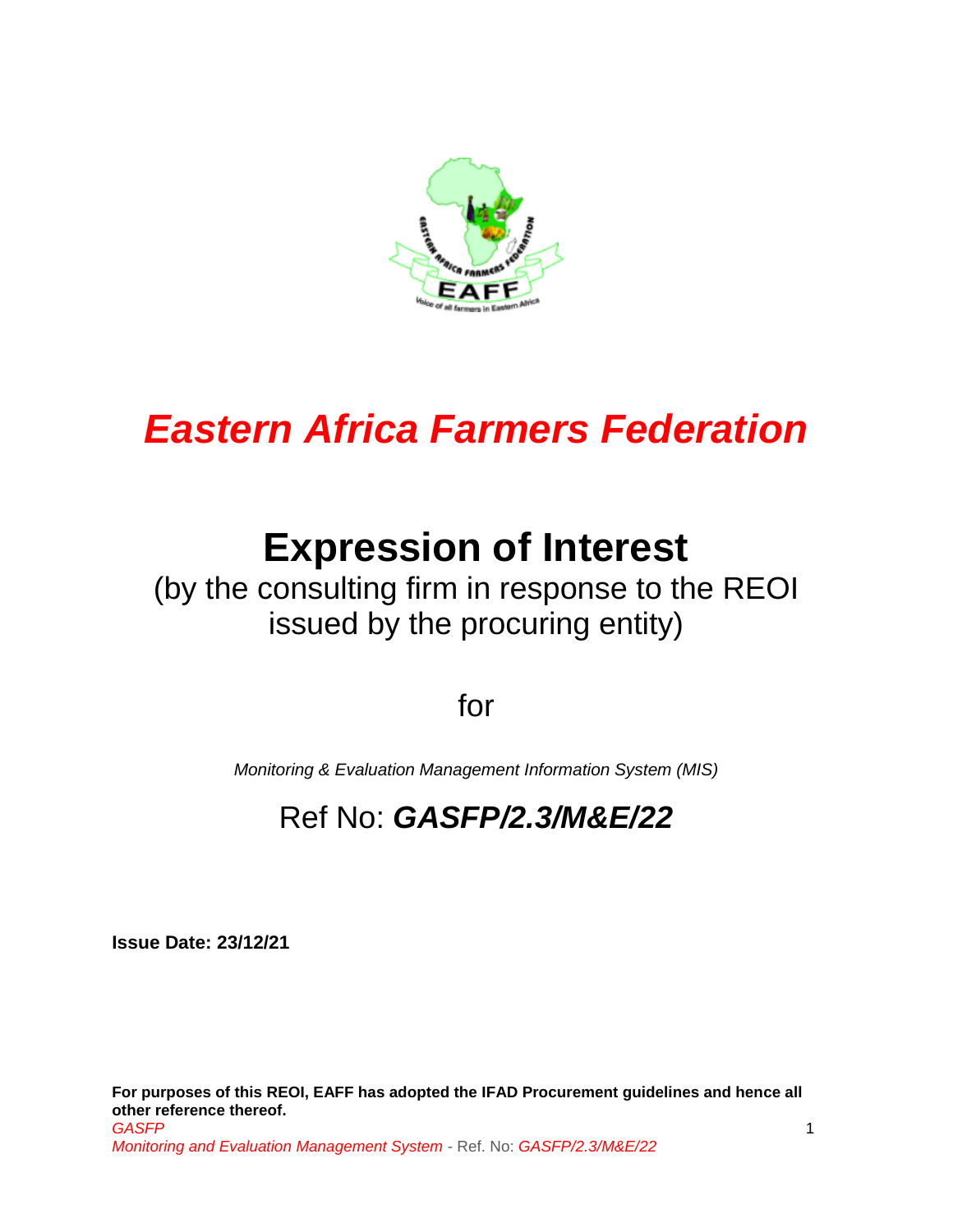## **ANNEX 1**

### **PRELIMINARY TERMS OF REFERENCE**

### **Consulting Services for Development of an M&E Management Information System (MIS)**

#### **1. Client**

The client for this assignment is the Eastern Africa Farmers Federation (EAFF).

#### **2. Country background**

Since the outbreak of COVID-19 and the emergency of deadly variants of the disease has made it very to carry out field activities of the projects, which includes M&E activities e.g. progress monitoring, which can't be executed adequately due to the imposed measures. Fields assistants, country out-grower managers and program officers can't collect the relevant project implementation due to the restrictions of movement. Lack of delivery of the extension services due to these restriction of movement continue to pose huge threat to the crop production and productivity. It has been very difficult to monitor and manage field assistant and field enumerators due to lack of frequent visits to the field by the MMI project management team from the Head Office. In Uganda and Kenya, where marketing of the previous season's produce, it became very difficult to mobilize farmers for aggregation, carry out produce **quality control** at the household and group levels, which is a critical process done before linking farmers with buyers. It has been difficult for the EAFF staff and partners to hold farmers field meetings, since meetings are banned in all the project areas to control the spread of COVID-19. Additionally, B2B meetings between farmers and the private sector actors have been curtailed due to the pandemic. Moreover, it has been difficult to carry out proper farmer mobilization for the input distribution. Whereas we have done risk mitigation through agriculture insurance cover, our farmers might not be indemnified incase they are hit by catastrophes such as drought ,floods, lodging of crops because of strong winds, hailstorms and frost due to their failure to conduct timely insurance incident reporting.

#### **3. Background on project**

Portal backend for user management and Data processing

Portal front-end that provides a Graphical user interface for user interaction

Android app that is used for data collection by the catchment area managers and transmit it to the cloud database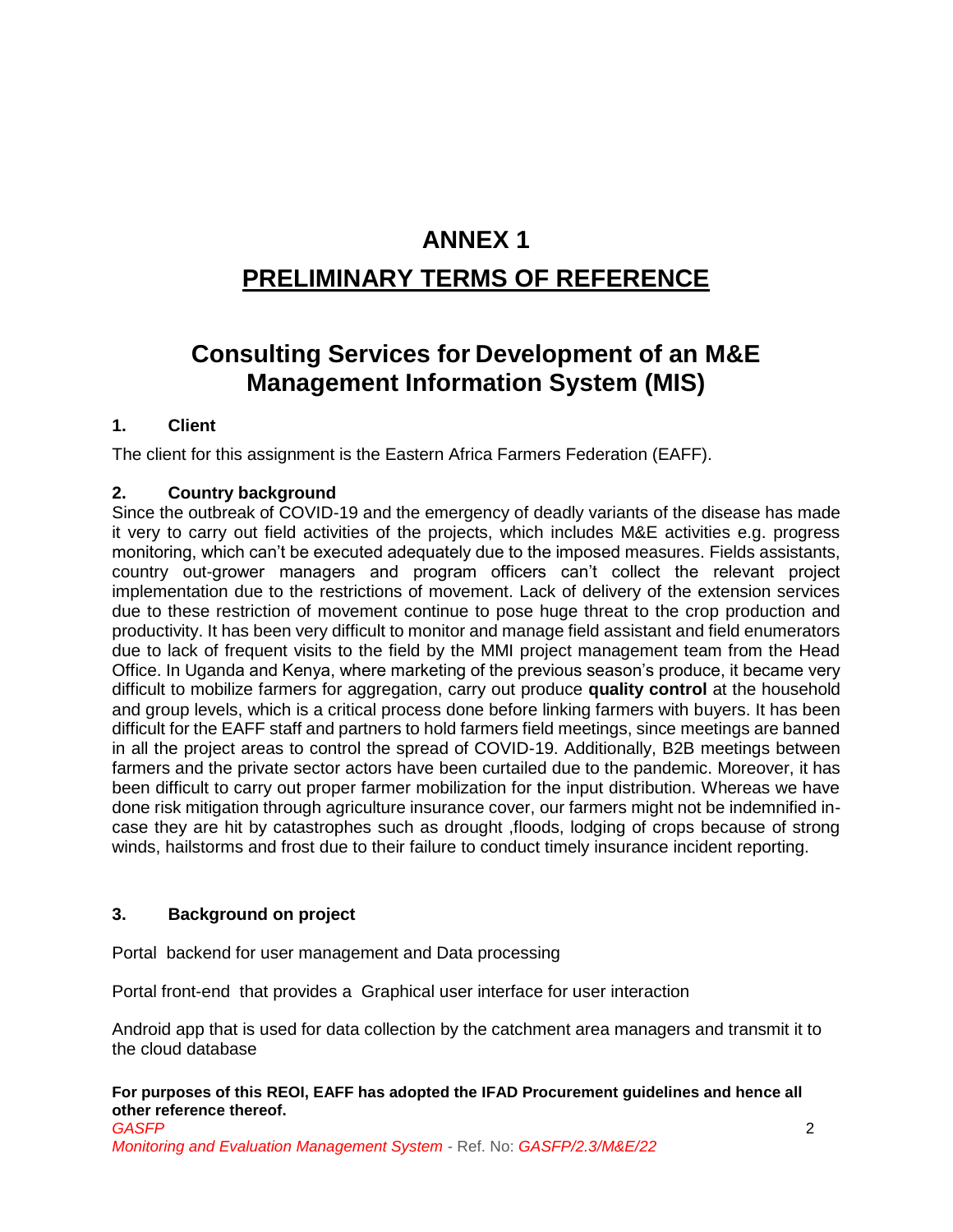#### **4. Background of the assignment**

User creation and management-This enables the creation of the users and assigning the roles

Data submission, which enables the capture and submission of the field data by the catchment area managers via the android app

Report Generation, This is for the pulling resultants of the portal backend operations and consolidate as a report for different users

GIS mapping, for grouping farms to enable reporting on the crops by the catchment managers and enable project managers and field officers to report on farms with location grouping.

Database, designing a database to hold the data on the portal backend.

#### **5. Overall objectives**

-To enable project managers successfully oversee the supervision of their projects during the implementation

-To enable the organization get value for money on the resources that are set to implement given projects.

-To give surety to the organization on project progress as per set plan based data analysis report.

- To enable project managers to oversee end to end project supervision during implementation.

#### **6. Objectives of the assignment**

-To deepen the quality assurance, control system, archiving as well as the dissemination process of the data collected through the creation of more detailed dashboards.

- To facilitate a seamless and real time collection of data from the source to enable efficient decision making in appropriate time.

-To enable detailed recording of data on every project processes for analysis and monitoring.

#### **7. Scope of work**

- Automation of the processes involved in monitoring and evaluating projects within the organization. The automation will involve the development of mobile enabled applications for data collection, establishment of the cloud-based database, and the development of a system to meet the current ICT standards; and development of an interface for integrating the database into the Big Data System.
- Expand the process of monitoring and evaluation for projects being undertaken by the organization.
- Expand the supervision of projects to geographically mapped sites that capture individual farms.
- Expand the data capture to include the following: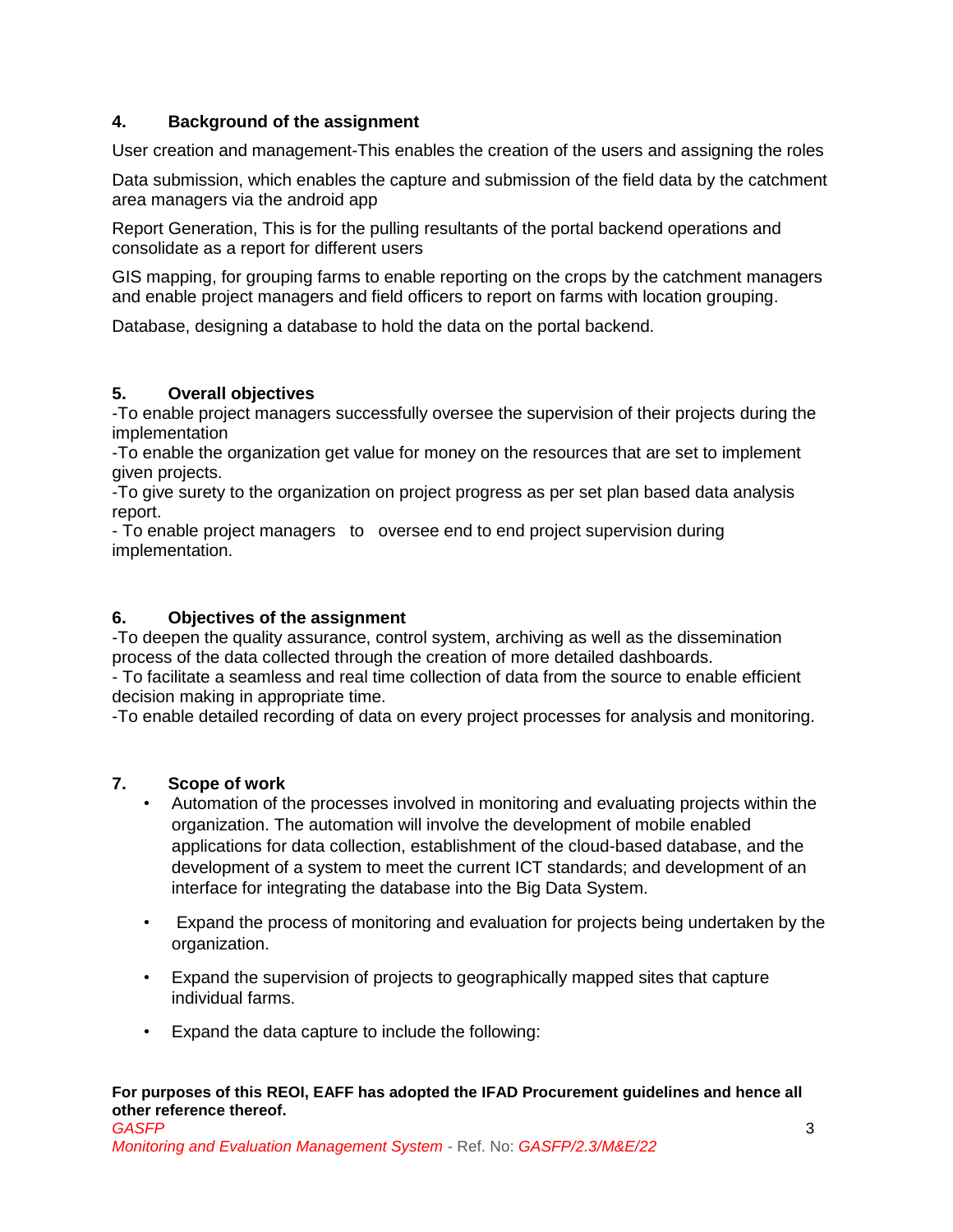- Output crop yield data (projected crop yields, actual yields, comparison with farm inputs);
- Farm input data (quantities of seeds, fertilizers, agro-chemicals and animal feeds);
- Collect reports on crop status in different stages of the project from individual farms (including extension services)
- Provide GIS mapping for all sites within projects
- . Further automate/standardize the data collection, analysis and dissemination process
- Develop administrator manual and market enumerators training manual
- Train users about their interaction with the MIS system data analytics dashboards that will allow data visualization tools in charts, graphs and map overlays
- Provide support to the MIS during the project implementation period.

#### **8. Capacity building and transfer of knowledge**

- Train users about their interaction with the MIS system data analytics dashboards that will allow data visualization tools in charts, graphs and map overlays
- Provide support to the MIS during the project implementation period.
- Develop administrator manual and market enumerators training manual

#### **9. Reports and schedule of deliverables**

Portal Backend. 1.Portal user management. **(a).Super Administrators.** -User creation -Creation of crops -Creation of Farm -Creation of catchment areas -Creation of sites -Creation of farm inputs -Creation of field officers -Creation of report type -Publish or unpublish data -Manage field officers -Creation of new farmer -Create a store -Management of farmers within a catchment area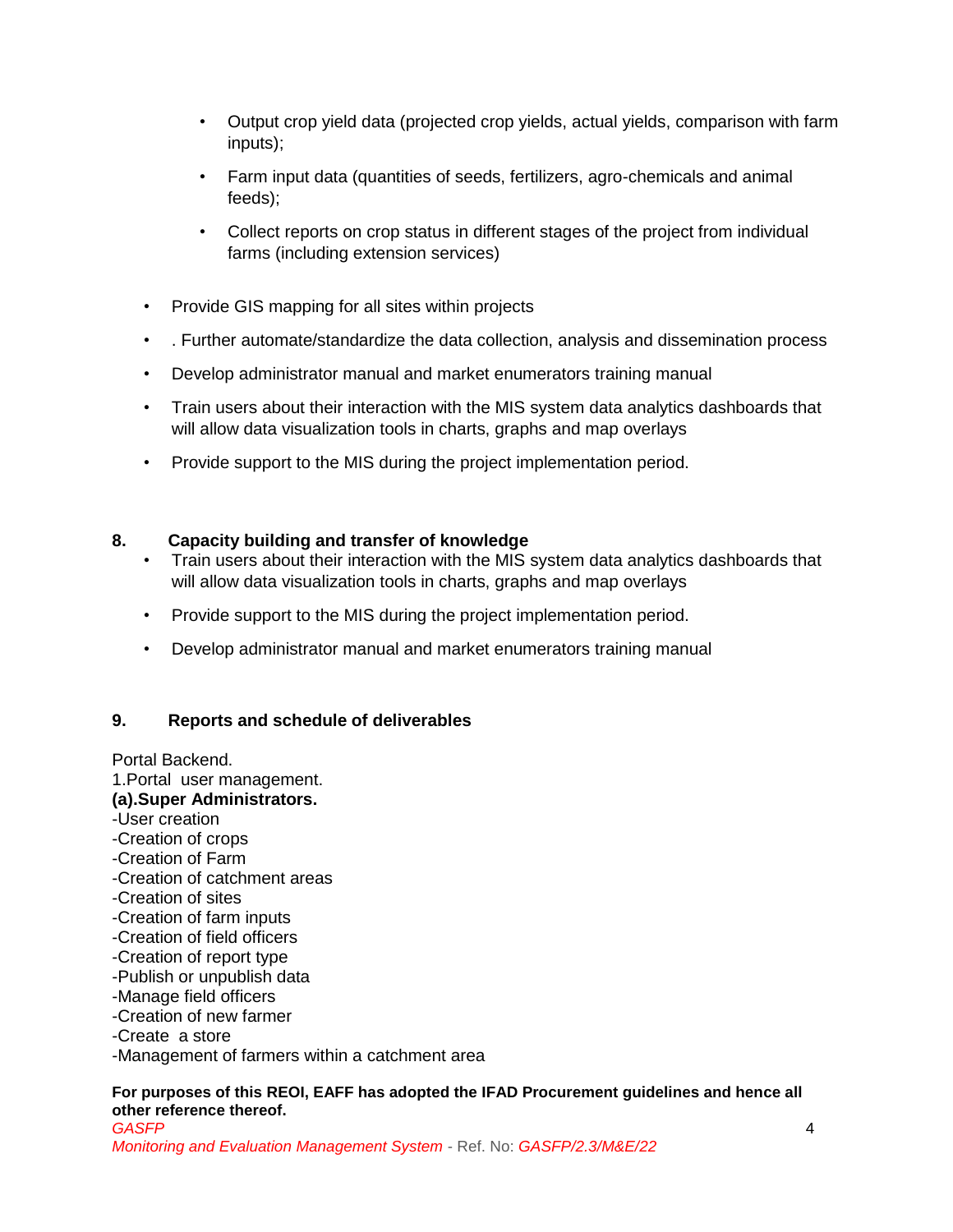-Management of catchment area managers -Management project managers -Cropyield management -Harvest management -Meeting creation -Project creation -Assigning field officers to projects -Assigning a farm to a catchment area

#### **(b).Administrators**

-Project creation -Creation of report type -Create new crops -Manage field officers -Publish or unpublish data but cannot delete data -Management of loans -Cropyield unit cost setting -Creation and management of farm inputs -Meeting creation. -Assigning field officers to projects -Assigning a farm to a catchment area -Assigning farm Inputs to farm **(c)Catchment Area Managers** -Creation and management of a farm -Creation and management of stores. -Creation of a farmer -Management of farmers within a catchment area -CropYield management. -Loan management -Entering expected harvest date -Assigning farm inputs to a farm **(d).Field Officers** -Creation of a new farmer -Publish or unpublish data -manage data submitted by catchment area managers -Management of farmers within a site. -Assigns catchment area managers to catchment areas.

#### **(e)Project Managers**.

-Assigning field officers to projects. -Management for project budget -Publish and unpublish data -Management of crops -Management of farm input -Management of stores -Management of field officers -Management of loans **2.Elements of the Backend.** Listing of

**For purposes of this REOI, EAFF has adopted the IFAD Procurement guidelines and hence all other reference thereof.**

*GASFP* 5 *Monitoring and Evaluation Management System* - Ref. No: *GASFP/2.3/M&E/22*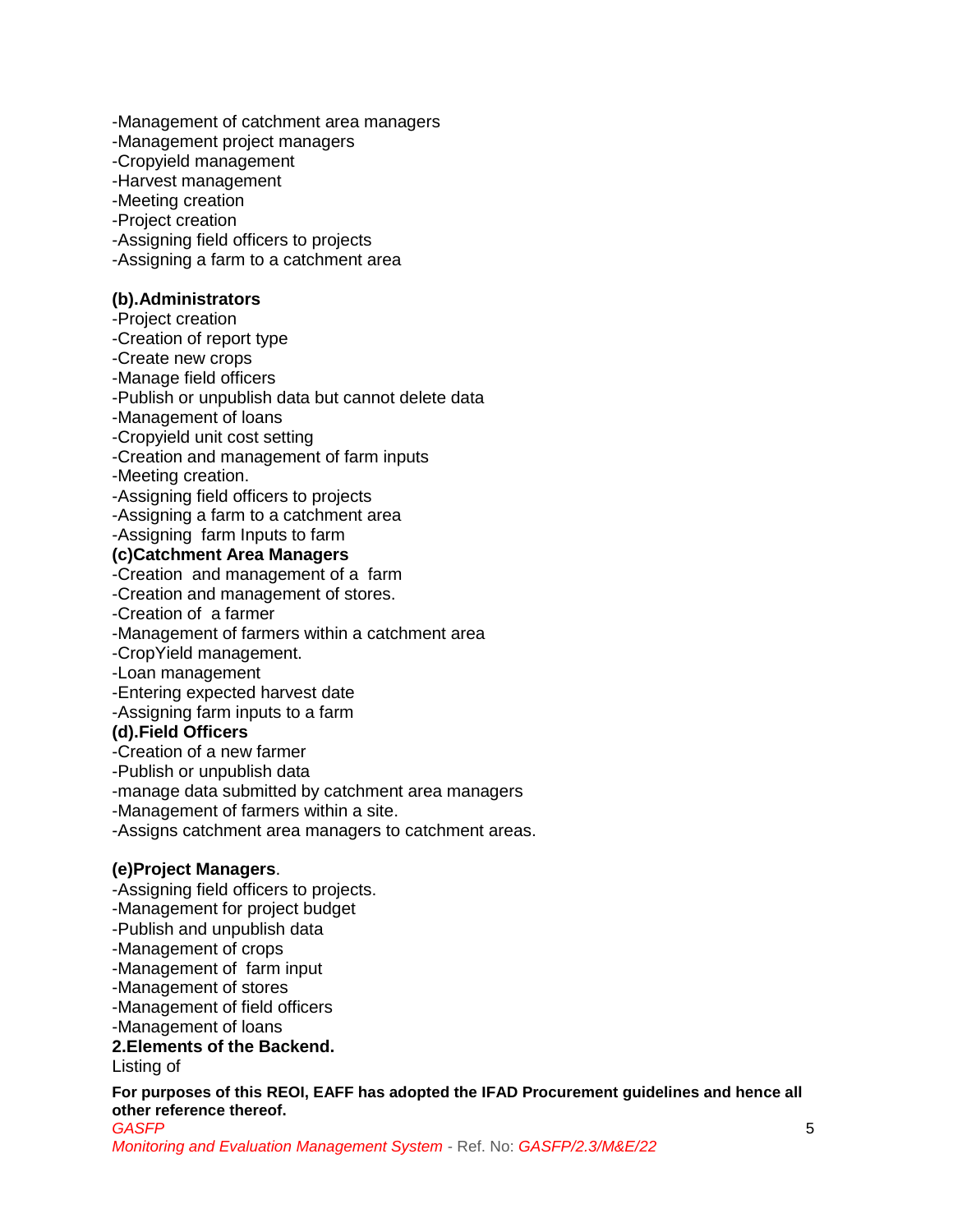(a).Farm Inputs (b).Farmer (c). Crop (d).Users (e).Sites (f).Projects (g).Catchment area (h).Farm (i).Outputs (j).Stores (k).Report (l).Field officer (m).Project manager (n).Project Loan (m).Project meeting (k).Project Farm In puts. -Name -DOB -Gender -Phone No -Primary phone no -Secondary phone no -ID.No **4.Site management and setup**  -Name - Longitude -latitude -county -Radius(KM sq) **6.Catchment area management and setup** - Name - Longitude -latitude **-** radius -county -Assigned to -Assigning a farmer to catchment area **7.Project Management and setup.** -Name - Budget -Start date -end start -status -Reference to farms involved -Loan **8.Field officer management and setup.** -Name -Phone No -Gender

**For purposes of this REOI, EAFF has adopted the IFAD Procurement guidelines and hence all other reference thereof.**

*GASFP* 6 *Monitoring and Evaluation Management System* - Ref. No: *GASFP/2.3/M&E/22*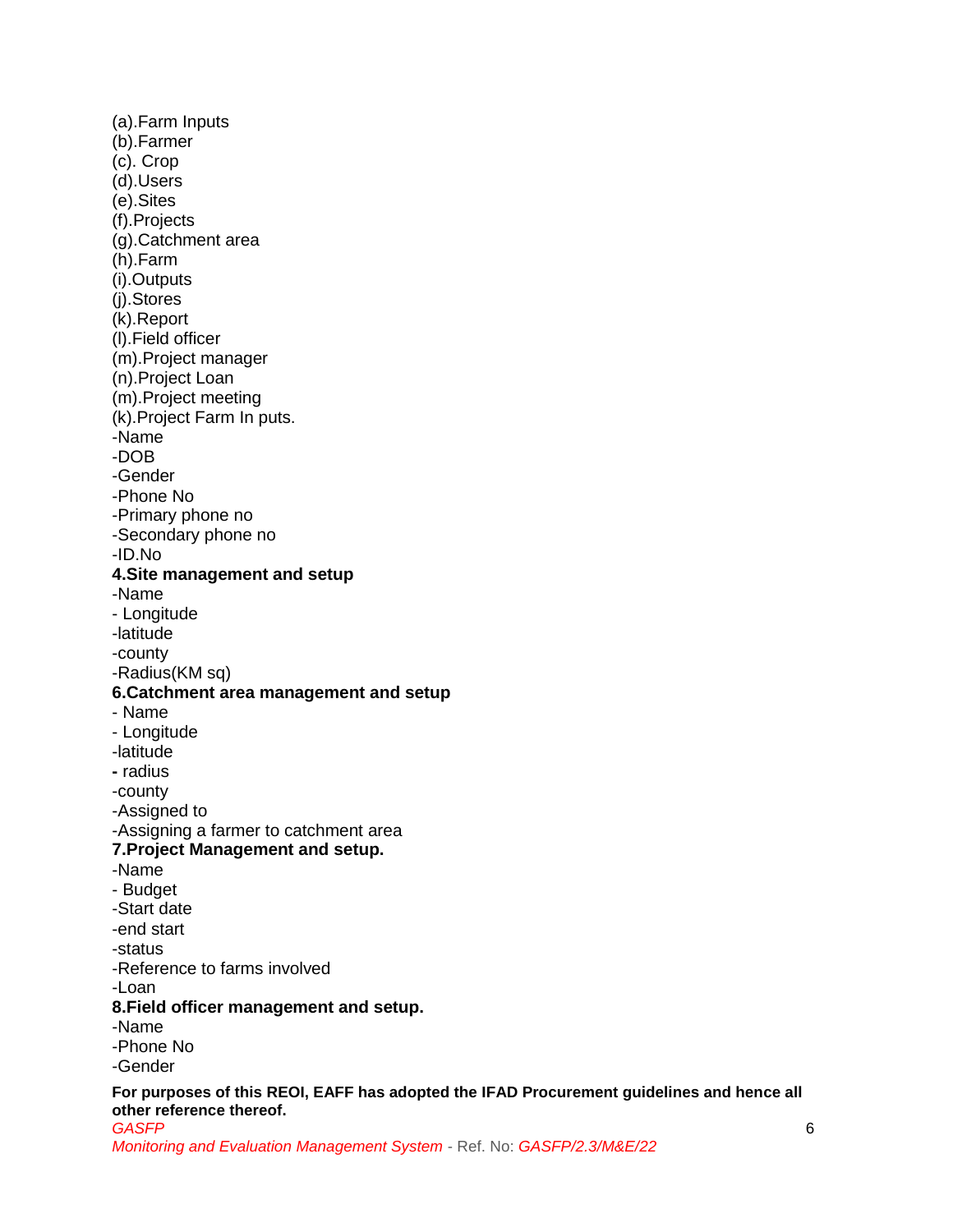-Username -Email -password **9.Project Loan management and setup.** -assigned project -approved by (project manager) -amount **10. Project Meeting management and setup** - Assigned project -Name - type (Training,Extension service,Harvest) - start date -End Date -documents (any document such as minutes) -videos -photos **11.Farm inputs Management and setup.** -Name -Type(Fertilizer,Agrochemicals,Seeds,Insurance) **12.Farm Management and setup** -Size(Acres) -County -Owned by(Farmer) **13.Store management and setup.** -Name -size(Volume in Msq) -County **14.Project Farm Inputs setup and management** -Assigned project -Assigned farm inputs -Total Cost -Quantity **15.Crop-Yield** -Name -Volume(Tones) -Crop -Expected -yield. -Expected harvest date **16.Crop management and setup.** -Name -Hs Code. -Variety -Image **17.Farm Farm-input setup and management.** -Assigned project -Assigned farm inputs -Total Cost -Quantity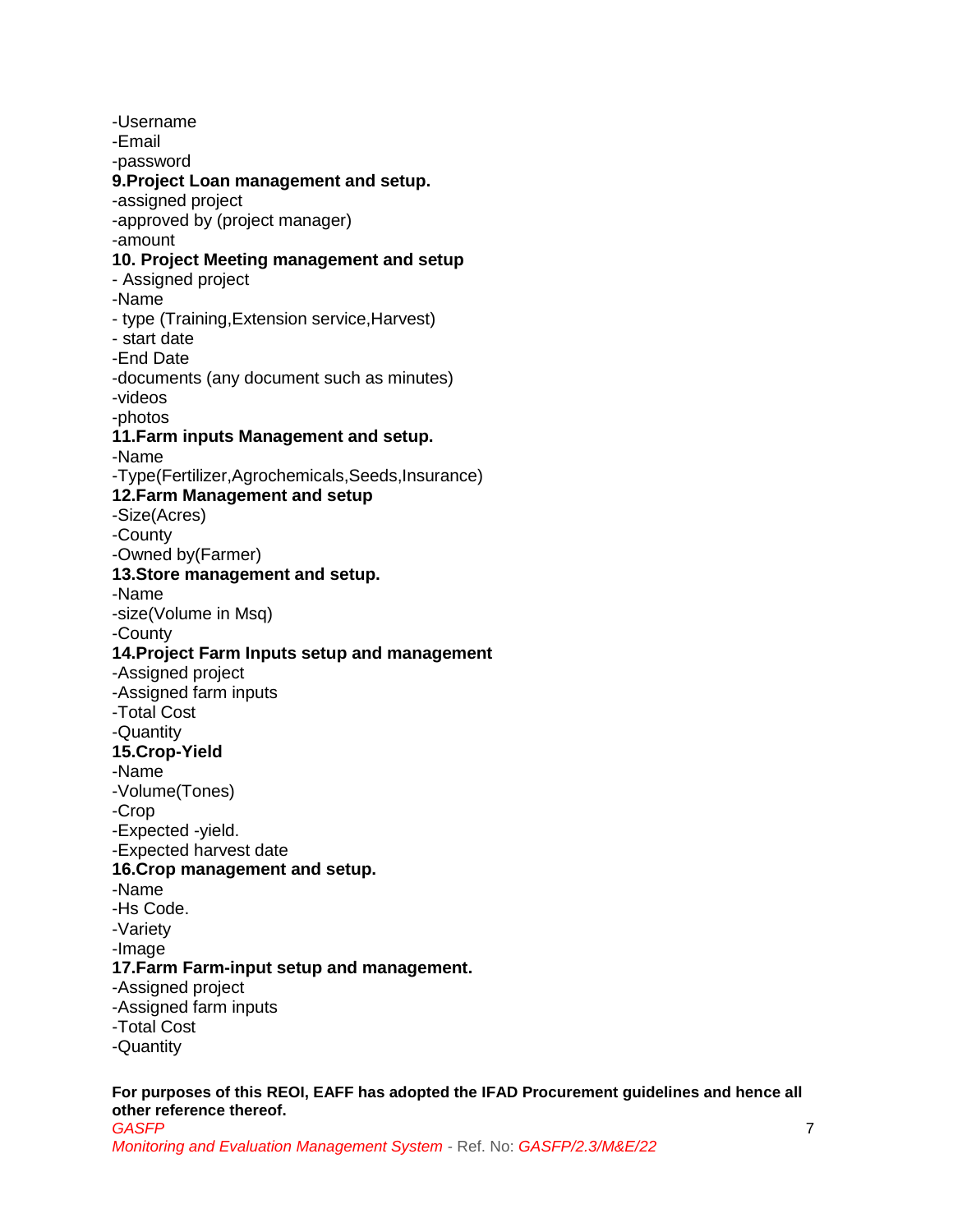#### **Data Collection(Catchment area manager and Field officers).**

Elements of data captured and submitted

(a).Meeting submission

-Assigned meeting.

-type

-location.

-photos.

-documents.

-videos.

-submission date. -created by.

(b).Report Submission

- type(extension services,training)

- photos

-documents

-video

-submission date

-created by

(c).Crop state Submission

-Type(Growth,Health).

-Submitted by

-Documents

-Photos

-Videos

-Submission date

#### **Elements of front-end**

#### **1.Project manager**

-List of the individual projects headed by the Project manager (include -%age project completion)

-List of sites per projects(Add the Heads)

-List of catchment areas as per the project (Add the Heads)

-List of meetings per project

-List of trainings categorized per project.

-List of individual farms per project with particular interest on crop states,input distribution success

#### **2.Field officer**

-A list of catchment areas within a site with their heads.

-A list of individual farms within a site (add the farmers per the farms, Crop state, input distribution)

-A list of trainings within a site.

-A list of meetings within a site.

-%age project completion per catchment area

#### **3.Catchment area manager**

-A list of farms within the catchment area (include farmers, crop state, input distribution too) .

-A list of trainings within the catchment area

-A list of meetings within a catchment area

-%age project completion

#### **For purposes of this REOI, EAFF has adopted the IFAD Procurement guidelines and hence all other reference thereof.**

*GASFP* 8

*Monitoring and Evaluation Management System* - Ref. No: *GASFP/2.3/M&E/22*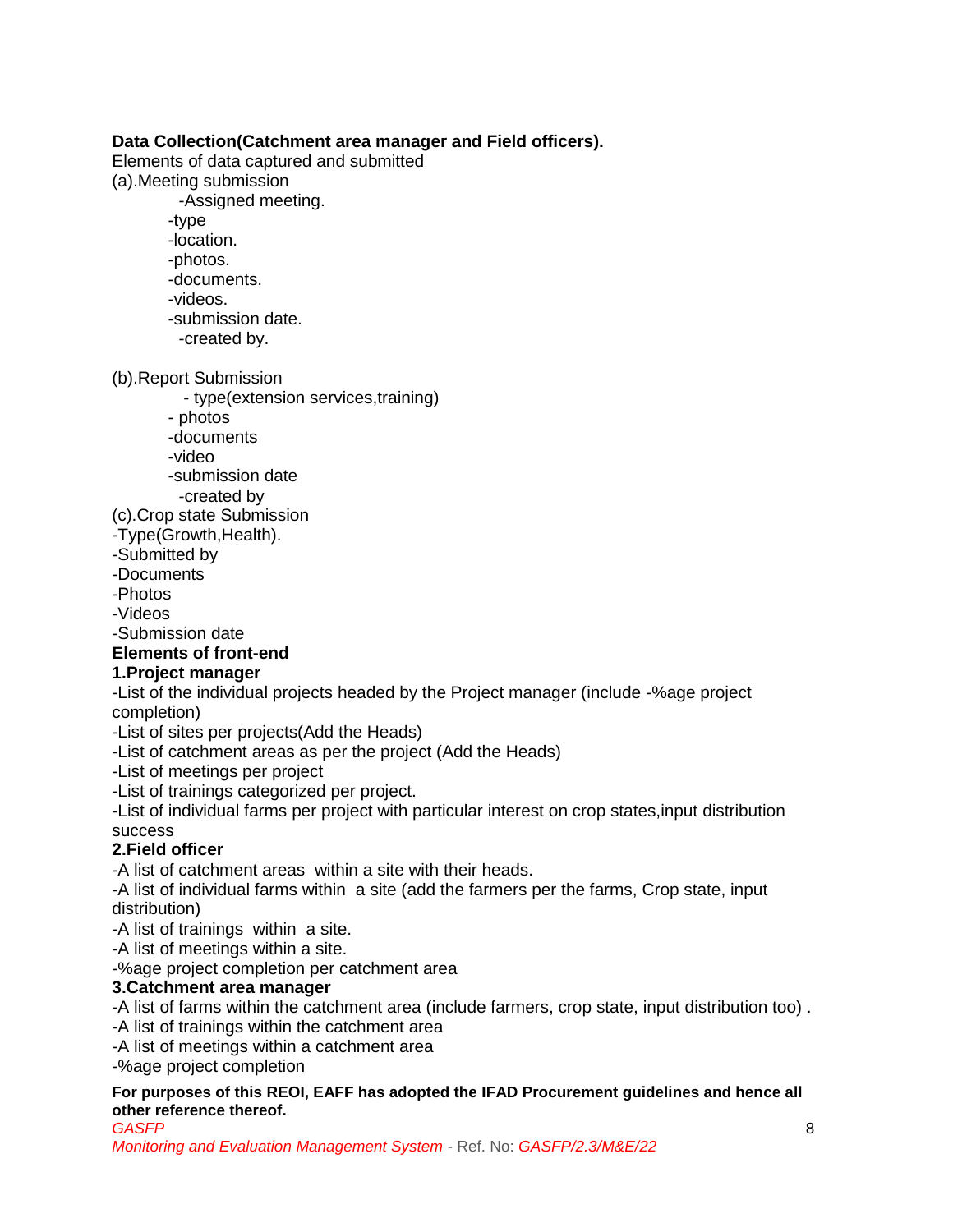#### **10. Consultant's qualifications and experience**

#### **Key expert 1: Team leader**

Qualifications and skills

#### *Education*

*-Bachelor in Software engineering*

#### *Skills*

*-Software design and architecture*

- *-Database design*
- *-Graphical user interface design*

*-Data structures and Algorithms*

- *-Embeded Systems*
- *-Firebase*

#### *Software engineering language competencies*

- *-JavaScript*
- *-PHP*
- *-SQL queries*
- *-Python*
- *-Java*
- *-Kotlin*

#### **General professional experience**

*-Four years in Software architecture and design -Five years in Software Development -Five years in Data Analysis*  Specific professional experience

#### **Key expert 2:**

Qualifications and skills

#### *Education*

*-Bachelor in Software engineering*

**For purposes of this REOI, EAFF has adopted the IFAD Procurement guidelines and hence all other reference thereof.** *GASFP* 9 *Monitoring and Evaluation Management System* - Ref. No: *GASFP/2.3/M&E/22*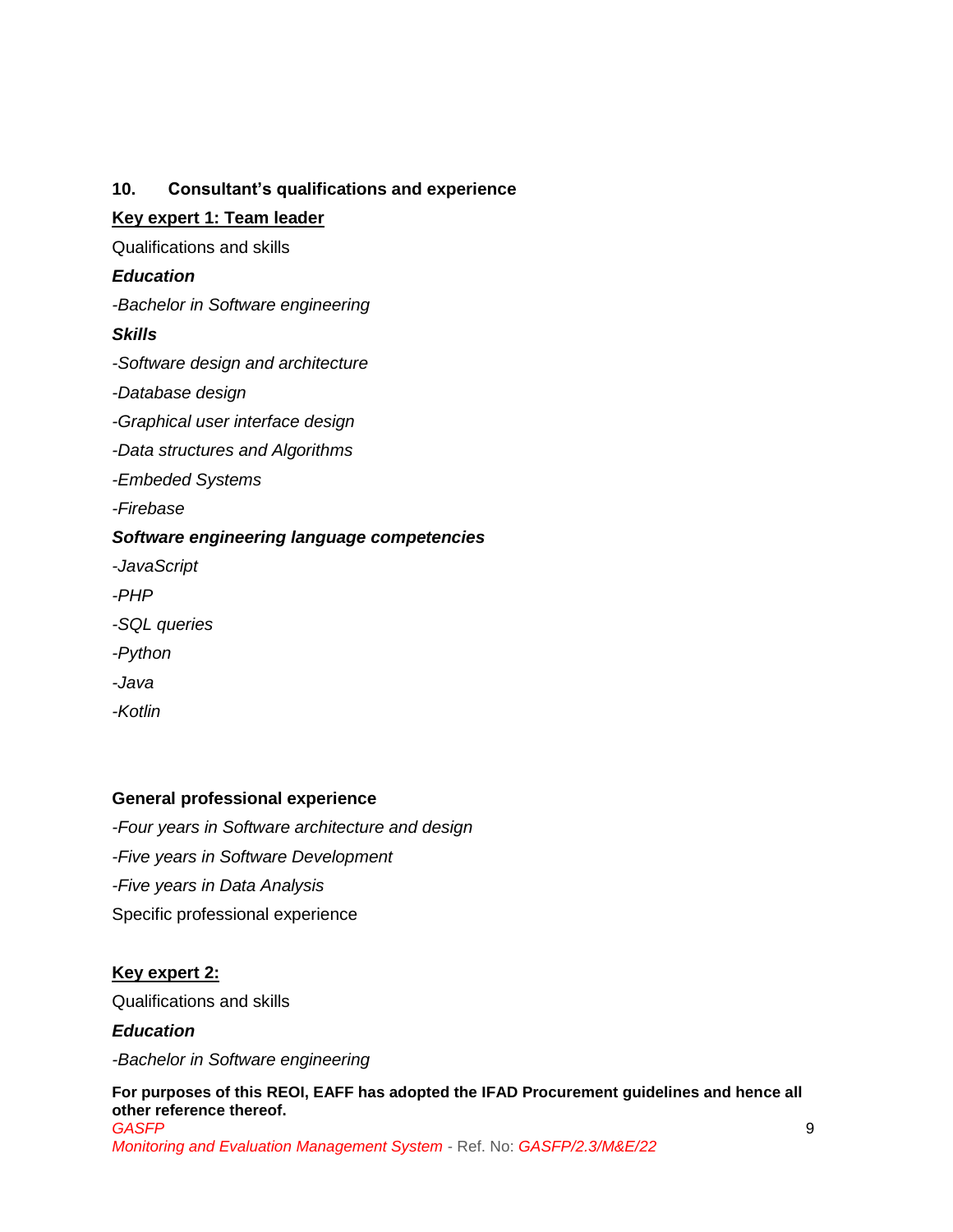#### *Skills*

- *-Software design and architecture*
- *-Database design*
- *-Graphical user interface design*
- *-Data structures and Algorithms*
- *-Embeded Systems*
- *-Firebase*

#### *Software engineering language competencies*

- *-JavaScript*
- *-PHP*
- *-SQL queries*
- *-Python*
- *-Java*
- *-Kotlin*

#### **General professional experience**

- *- Three years Software architecture and design*
- *- Three years Software Development*
- *-Three years in Data Analysis*

#### **Specific professional experience**

*Five years in design and development of Management information system(MIS) for NGOs*

#### **Specific professional experience**

*Five years in design and development of Management information system(MIS) for NGOs*

#### **11. Location and period of execution**

#### *Location/City*

*-Nairobi*

#### *Period of Execution*

*-8 weeks*

#### **12. Project coordination**

*-EAFF M&E officer*